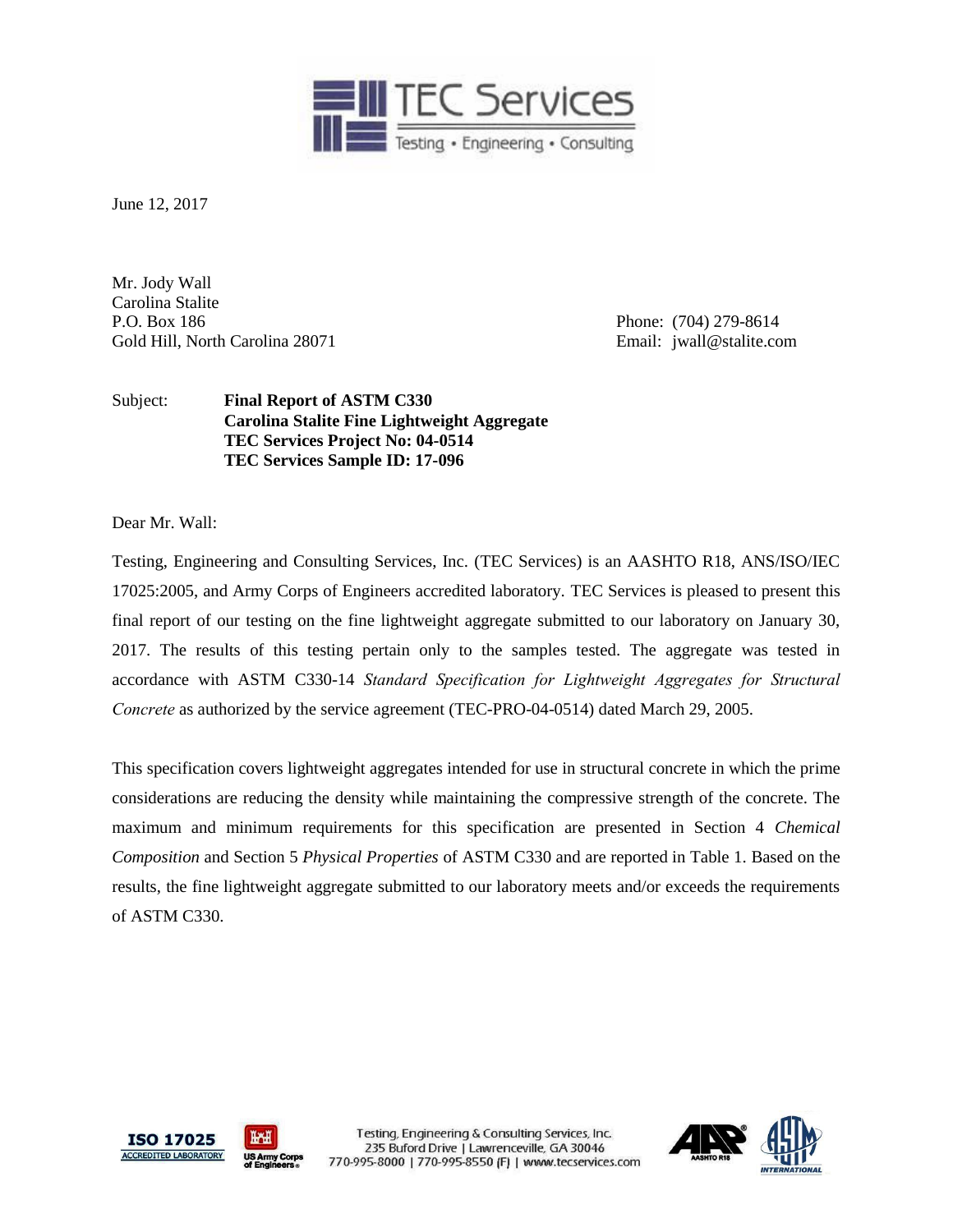| <b>Section 4 - Chemical Composition</b>                                               | <b>Test Results</b>     | <b>ASTM C330</b><br><b>Requirements</b> |  |  |
|---------------------------------------------------------------------------------------|-------------------------|-----------------------------------------|--|--|
| Organic Impurities (Color change)                                                     | < 1                     | $3$ (max)                               |  |  |
| Staining (Stain index)                                                                | 20                      | $60 \text{ (max)}$                      |  |  |
| Loss on Ignition                                                                      | 0.25                    | 5% (max)                                |  |  |
| <b>Section 5 – Physical Properties</b>                                                |                         |                                         |  |  |
| Clay Lumps and Friable Particles (Dry mass)                                           | $0.7\%$                 | $2\%$ (max)                             |  |  |
| <b>Bulk Density (Loose)</b>                                                           | $58$ lb/ft <sup>3</sup> | $70$ lb/ft <sup>3</sup> (max)           |  |  |
| Relative Density (Specific Gravity – Wetted Surface Dry)                              | 1.881                   |                                         |  |  |
| 72-Hour Absorption                                                                    | 11.5 %                  |                                         |  |  |
| Compressive Strength<br>(Requirement based off of Calculated Equilibrium Density)     | 3,420                   | $3,240 \text{ psi (min)}$               |  |  |
| <b>Splitting Tensile</b><br>(Requirement based off of Calculated Equilibrium Density) | 340                     | $315$ psi (min)                         |  |  |
| Drying Shrinkage                                                                      | $-0.028$                | $-0.070\%$ (max)                        |  |  |
| Popouts                                                                               | No Popouts              | No Popouts                              |  |  |
| Grading                                                                               | See Section 5.1.2 Below |                                         |  |  |
| Resistance to Freezing and Thawing -<br>Average Relative Dynamic Modulus (%)          | 99                      |                                         |  |  |

## **Table 1: Summary of Test Results**

## **Test Results**

## **Section 4.1.1 Organic Impurities**

Requirement – Lightweight aggregate subjected to the test for organic impurities shall not produce darker color than standard.

Result – The lightweight aggregate did not show any color change.

#### **Section 4.1.2 Staining**

Requirement – Lightweight aggregate shall have a stain index of less than sixty.

Result – The lightweight aggregate showed light stain, which indicates an index of 20.

#### **Section 4.1.3 Loss on Ignition**

Requirement – Lightweight aggregate shall have a loss of ignition not more than five percent.

Result – The lightweight aggregate had a loss on ignition of 0.25 percent.

#### **Section 5.1.1 Clay Lumps and Friable Particles**

Requirement – The amount of clay lumps and friable particles shall not exceed two percent by dry mass. The lightweight aggregate had 0.7 percent clay lumps and friable aggregate.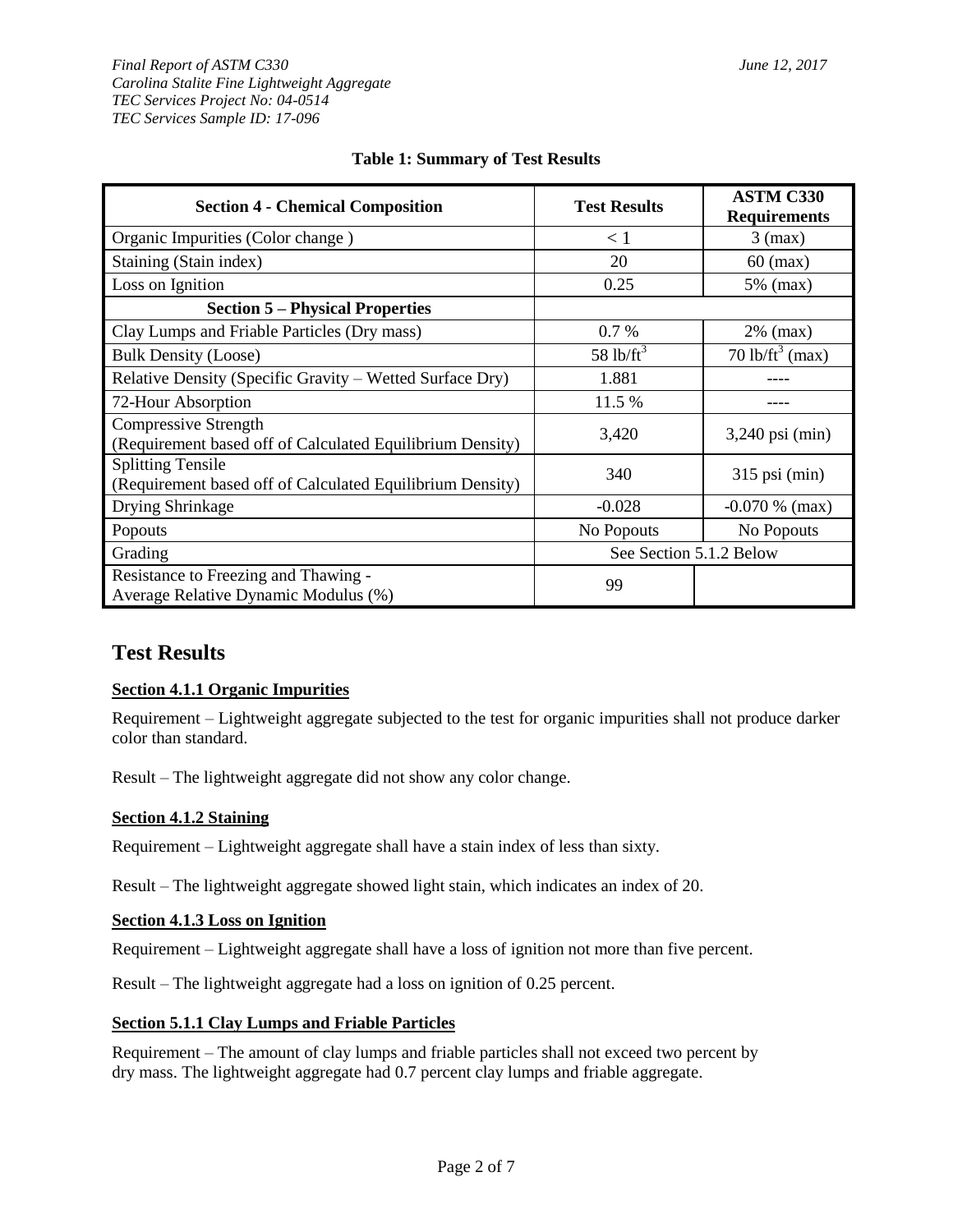## **Section 5.1.2 Grading**

The grading shall conform to the requirements in Table 1 of ASTM C330. The Grading and the required grading are reported in Table 2.

| <b>Sieve Size</b> | % Passing | <b>Required % Passing</b><br>(Fine Aggregate) |
|-------------------|-----------|-----------------------------------------------|
| $3/8$ in          | 100       | 100                                           |
| No. 4             | 100       | $85 - 100$                                    |
| No. 8             | 89.1      |                                               |
| No. 16            | 46.8      | $40 - 80$                                     |
| No. 50            | 15.6      | $10 - 35$                                     |
| No. 100           | 8.4       | $5 - 25$                                      |

## **Table 2: Grading & Required Grading**

## **Section 5.1.4 Bulk Density (Loose)**

Requirement – The maximum bulk density (loose) for coarse aggregate is 70 lbs/ft<sup>3</sup>.

Result – The lightweight aggregate had an average bulk density (loose) of 58 lb/ft<sup>3</sup>.

## **Section 5.1.6 Specific Gravity & Absorption**

The density factor was tested in accordance with ASTM C128 - 12 *Standard Test Method for Density, Relative Density (Specific Gravity) & Absorption of Coarse Aggregate*. The sample was dried to a constant mass and soaked for 72 hours. The specific gravity and absorption is reported in Table 3.

#### **Table 3: Specific Gravity & Absorption**

| <b>Absorption</b><br>after 72<br>hour Soak<br>(percent) | <b>Relative</b><br><b>Density</b><br>(Specific<br>Gravity)<br>(OD) | <b>Relative</b><br><b>Density</b><br>(Specific<br>Gravity)<br>(SSD) | <b>Apparent</b><br><b>Relative</b><br><b>Density</b><br>(Apparent<br><b>Specific</b><br>Gravity) | <b>Density</b><br><b>Oven Dry</b><br>$(lb/ft^2)$ | <b>Density SSD</b><br>$(lb/ft^2)$ | <b>Apparent</b><br><b>Density</b><br>$(lb/ft^2)$ |  |
|---------------------------------------------------------|--------------------------------------------------------------------|---------------------------------------------------------------------|--------------------------------------------------------------------------------------------------|--------------------------------------------------|-----------------------------------|--------------------------------------------------|--|
| 11.5                                                    | 1.688                                                              | 1.881                                                               | 2.093                                                                                            | 105.1                                            | 117.2                             | 130.3                                            |  |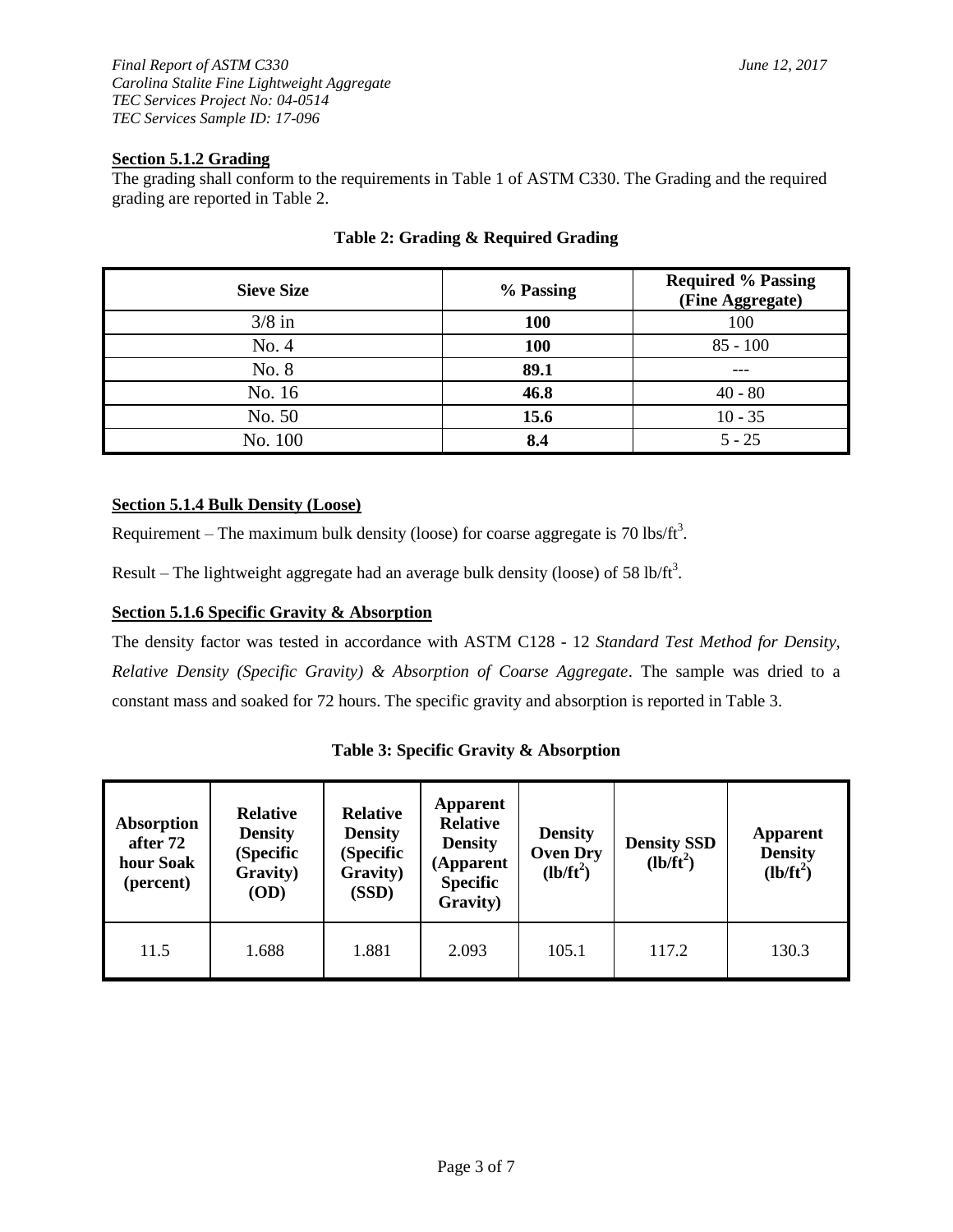*Final Report of ASTM C330 June 12, 2017 Carolina Stalite Fine Lightweight Aggregate TEC Services Project No: 04-0514 TEC Services Sample ID: 17-096*

Concrete mixtures containing the lightweight aggregate were batched in order to make test specimens for compressive strength, splitting tensile, drying shrinkage and resistance to freezing and thawing. The material sources and amount of material used in the concrete mix are reported in Table 4. Fresh properties are reported in Table 5.

| <b>Material</b>            | <b>Source</b>            | Amount<br>(pcy)              |
|----------------------------|--------------------------|------------------------------|
| Portland Type I/II Cement  | Lehigh, Leeds            | 564                          |
| Fine Lightweight Aggregate | Carolina Stalite         | 1,221                        |
| #57 Standard Aggregate     | Vulcan Lithonia          | 1,172                        |
| Air Entrainment            | <b>Vinsol Resin</b>      | $1.1 \text{ oz}/\text{yd}^3$ |
| Water Reducer              | Type $F - High Range$    | $1.05 \text{ oz/yd}^3$       |
| Water                      | Lawrenceville City Water | 309                          |
|                            | Total                    | 3,266                        |

#### **Table 4: Mix Proportions**

#### **Table 5: Fresh Properties**

| Slump (inches)            | 4.00  |
|---------------------------|-------|
| Unit Weight $(lb/ft^3)$   | 121.3 |
| Air Content $(\% )$       | 5.50  |
| Concrete Temperature (°F) | 74    |

The oven-dry density of the concrete mixture was calculated by the mixture quantities, aggregate moisture content, and the volume of the concrete batch. The calculated equilibrium density of 111.2 lb/ft<sup>3</sup> was calculated by adding 3 lb/ft<sup>3</sup> to the calculated oven-dry density. The calculated equilibrium density is used to determine the specification requirements for the compressive and split tensile strengths.

#### **Section 5.2.1 Compressive Strength and Splitting Tensile Strength**

#### *Compressive Strength*

Requirement – For a concrete with combinations of normal weight and lightweight aggregates and a calculated equilibrium density of 111.2 lb/ft<sup>3</sup>, the minimum compressive strength is 3,240 psi. This was calculated by interpolation from the values presented in section 5.2.1 and are reported in Table 6. The specimens tested were 4" x 8" cylinders and the results are reported in Table 7.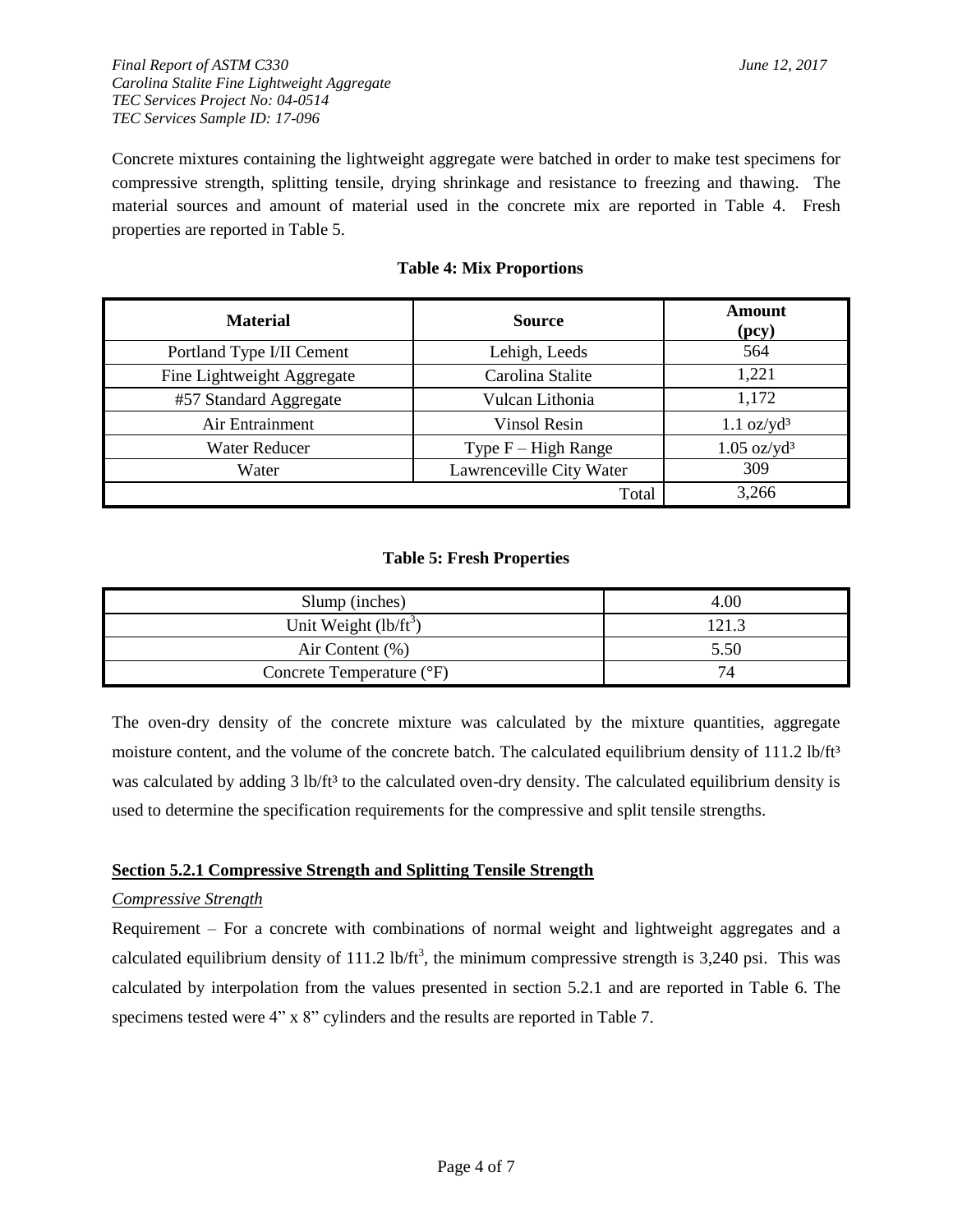| <b>Calculated Equilibrium Density</b><br>$(lbs/ft3)$ | <b>Splitting Tensile Strength</b><br><b>Requirements (psi)</b> | <b>Compressive Strength</b><br><b>Requirements</b><br>(psi) |  |  |
|------------------------------------------------------|----------------------------------------------------------------|-------------------------------------------------------------|--|--|
| $\overline{15}$                                      | 330                                                            | 4.000                                                       |  |  |
| 10                                                   | 310                                                            | 3,000                                                       |  |  |

## **Table 6: Compressive & Splitting Tensile Strength Requirements**

## **Table 7: Compressive Strength Results**

| Sample ID  | <b>Compressive Strength</b><br>(psi) |
|------------|--------------------------------------|
| 17-096-A   | 3,330                                |
| 17-096-B   | 3,500                                |
| $17-096-C$ | 3,380                                |
| $17-096-D$ | 3,470                                |
| Average    | 3,420                                |

#### *Splitting Tensile*

Requirement – For a concrete with combinations of normal weight and lightweight aggregates and a calculated equilibrium density of  $107.2 \text{ lb/ft}^3$ , the minimum splitting tensile strength is 315 psi. The specimens tested were 6" x 12" cylinders and the results are reported in Table 8.

**Table 8: Splitting Tensile Strength Result**

| <b>Sample ID</b> | <b>Splitting Tensile Strength</b><br>(psi) |
|------------------|--------------------------------------------|
| 17-096-1         | 325                                        |
| 17-096-2         | 325                                        |
| 17-096-3         | 365                                        |
| 17-096-4         | 370                                        |
| 17-096-5         | 300                                        |
| 17-096-6         | 360                                        |
| 17-096-7         | 370                                        |
| 17-096-8         | 300                                        |
| Average          | 340                                        |

## **Section 5.2.3 Drying Shrinkage**

Three length change beams (4" x 4" x 11¼") were moist cured for seven days. Upon the completion of the 7 day moist curing an initial reading was obtained, which was used as the base length for the drying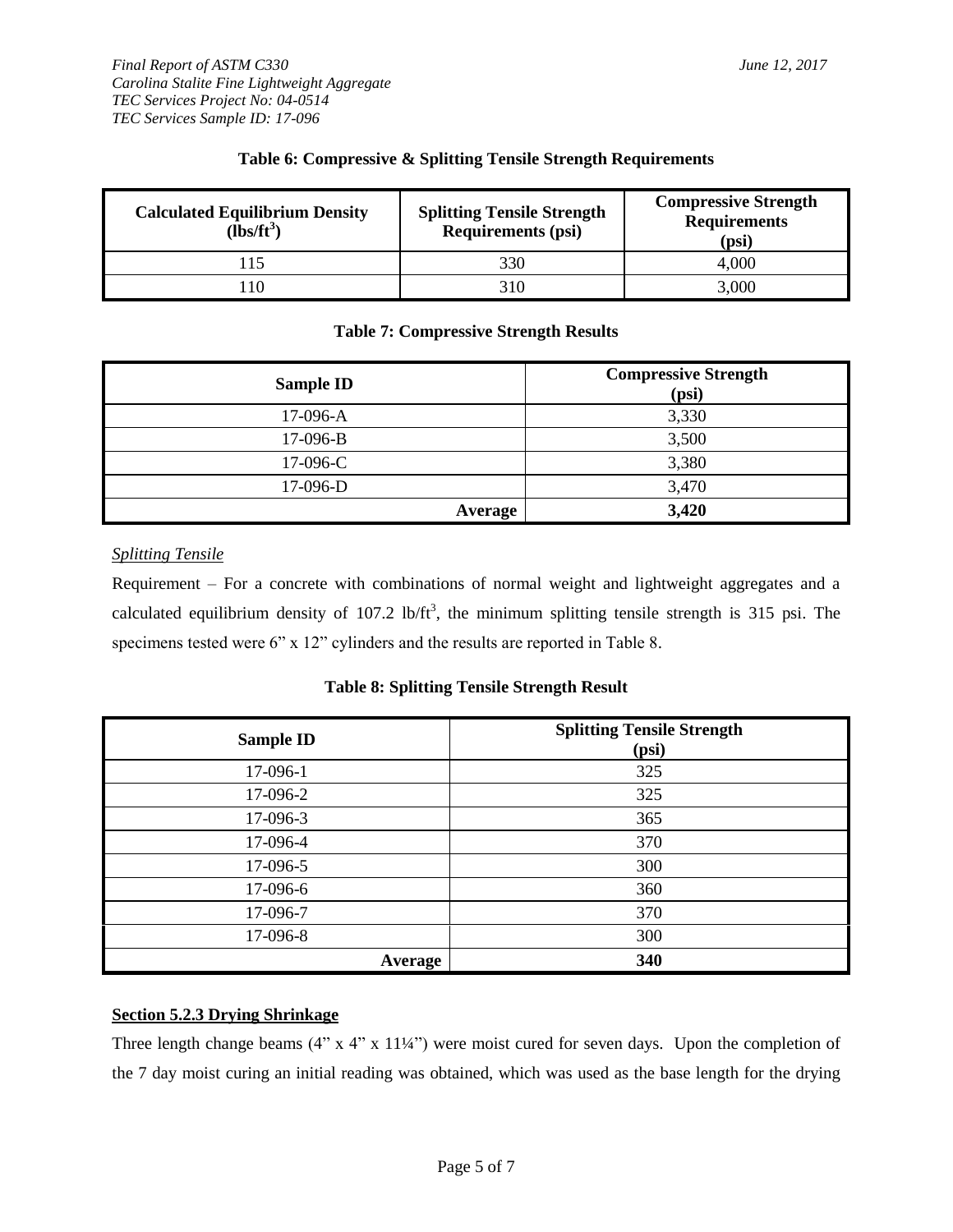*Final Report of ASTM C330 June 12, 2017 Carolina Stalite Fine Lightweight Aggregate TEC Services Project No: 04-0514 TEC Services Sample ID: 17-096*

shrinkage calculations. The samples were then placed in a curing cabinet maintained at  $100 \pm 2$ °F with a relative humidity of  $32 \pm 2\%$  for 28 days.

Requirement – The drying shrinkage of the concrete specimens shall not exceed 0.07% at 28days.

| <b>Sample ID</b> | <b>Length Change at 28 Days</b><br>(%) |
|------------------|----------------------------------------|
| $17-096(1)$      | $-0.028$                               |
| $17-096(2)$      | $-0.027$                               |
| $17-096(3)$      | $-0.030$                               |
| <b>Average</b>   | $-0.028$                               |

## **Table 9: Drying Shrinkage at 28 Days**

## **Section 5.2.4 Popouts**

Requirement – There shall be no popouts observed after test concrete made with the tested lightweight aggregate is subjected to an autoclave in accordance with ASTM C151-09 *Standard Test Method for Autoclave Expansion of Hydraulic Cement.*

Result – No popouts were observed.

# **Resistance to Freezing and Thawing**

The freeze-thaw samples were tested in accordance with ASTM C666-03 (2008) *Resistance of Concrete to Rapid Freezing and Thawing – Procedure A (freezing and thawing in water)* with the curing modifications listed in ASTM C330. Test results are reported in Table 10.